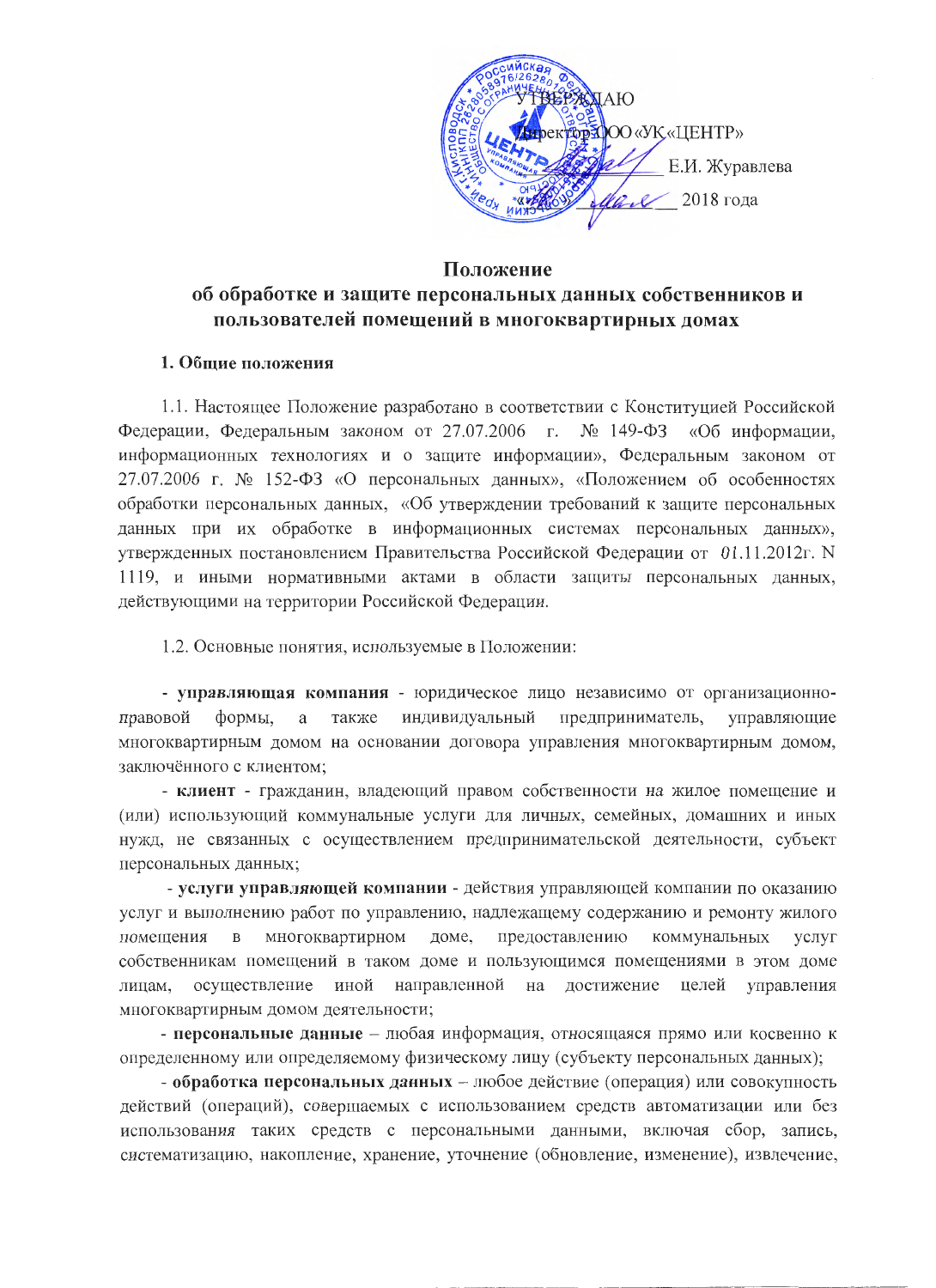использование, передачу (распространение, предоставление, доступ), обезличивание, блокирование, удаление, уничтожение персональных данных;

- распространение персональных данных - распространение персональных данных - действия, направленные на раскрытие персональных данных неопределенному кругу лиц;

- предоставление персональных данных - действия, направленные на раскрытие персональных данных определенному лицу или определенному кругу лиц;

- конфиденциальность персональных данных - обязательное для соблюдения оператором или иным получившим доступ к персональным данным лицом требования не допускать их распространение без согласия субъекта персональных данных, если иное не предусмотрено федеральным законом;

- уничтожение персональных данных - действия, в результате которых становится невозможным восстановить содержание персональных данных в информационной системе персональных данных и (или) в результате которых уничтожаются материальные носители персональных данных.

1.3. Настоящее Положение устанавливает порядок обработки персональных данных Клиентов, для которых Управляющая компания осуществляет весь спектр услуг по договору управления.

1.4. Настоящее Положение обязательно к исполнению всеми сотрудниками Управляющей компании, описывает основные цели, принципы обработки и требования к безопасности персональных данных в Управляющей компании.

1.5. Настоящее Положение разработано с целью защиты прав и свобод человека и гражданина при обработке его персональных данных, в том числе защиты прав на неприкосновенность частной жизни, личную и семейную тайну.

1.6. Персональные данные обрабатываются в целях исполнения договора по предоставлению услуг по договору, одной из сторон которого является Клиент. Управляющая компания собирает данные только в объеме, необходимом для достижения указанной в пункте 1.5. настоящего Положения цели.

1.7. Обеспечение безопасности и конфиденциальности персональных данных является одним из приоритетных направлений в деятельности Управляющей компании.

### 2. Принципы и цели обработки. Состав персональных данных

2.1. Обработка персональных данных Управляющей компанией осуществляется на основе принципов:

- обработка персональных данных Клиентов осуществляется исключительно для обеспечения соблюдения федеральных законов и иных нормативных правовых актов, соответствия целям, заранее определенным и заявленным при сборе персональных данных;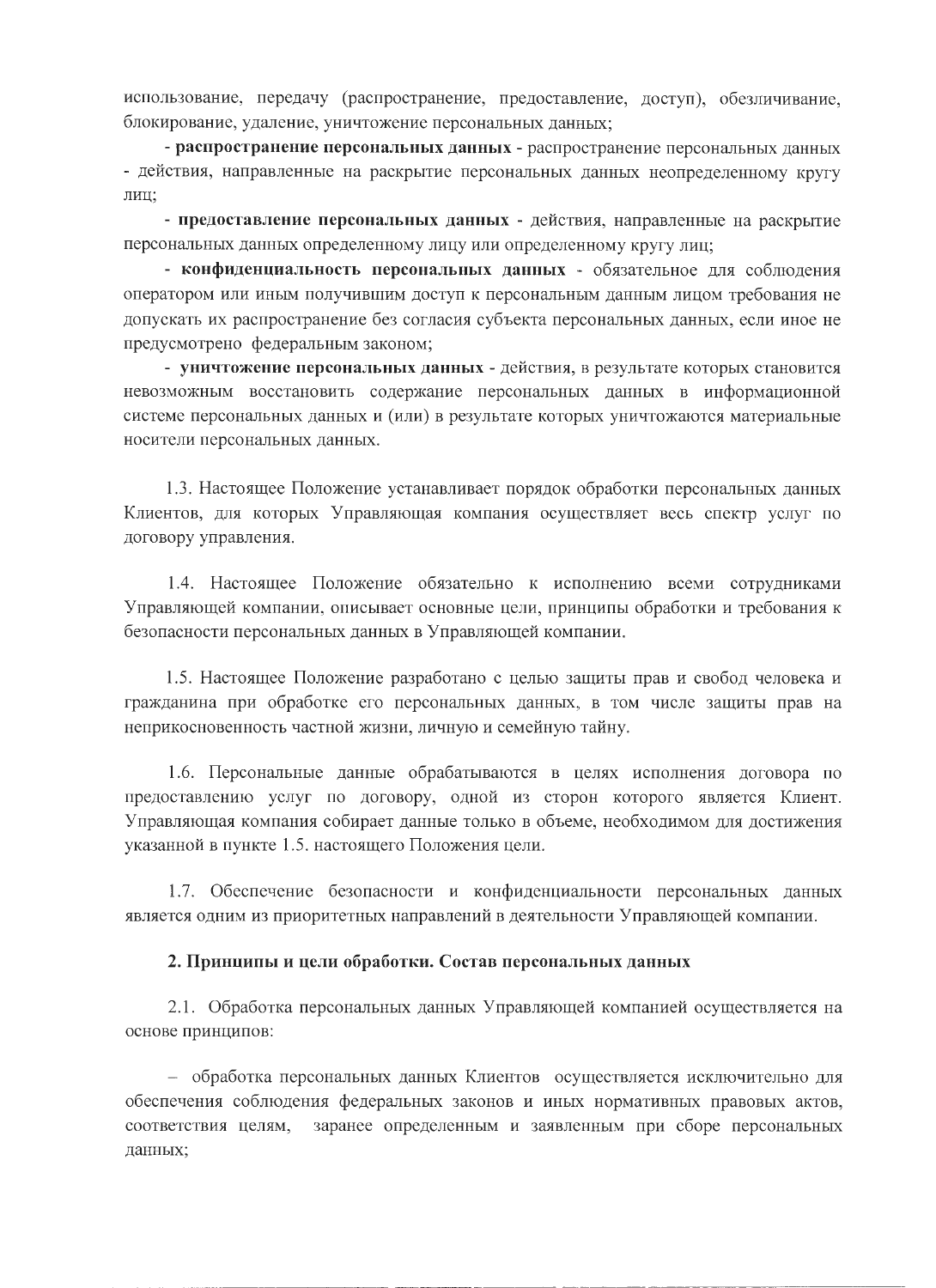– объем и содержание обрабатываемых персональных данных субъектов, способы обработки персональных данных соответствуют требованиям федерального законодательства, а также другим нормативным актам и целям обработки персональных данных. Не допускается обработка персональных данных, избыточных по отношению к целям, заявленным при сборе персональных данных;

- персональные данные Управляющая компания получает только у самого Клиента и в Федеральной службе государственной регистрации, кадастра и картографии (далее -Pocpeecrp);

- при обработке персональных данных обеспечивается точность персональных данных, их достаточность, а в необходимых случаях актуальность по отношению к целям обработки персональных данных.

Управляющей компанией принимаются необходимые меры по уничтожению (удалению) либо уточнению неполных или неточных данных.

2.2. Обработка персональных данных субъектов персональных данных проводится Управляющей компанией с целью исполнения договорных и иных гражданско-правовых отношений при осуществлении Управляющей компанией хозяйственной деятельности, повышения оперативности и качества обслуживания Клиентов.

2.3. Управляющей компанией обрабатываются следующие категории персональных данных:

- фамилия, имя, отчество, пол, дата и место рождения;
- адрес регистрации по месту жительства и адрес фактического проживания;
- серия и номер основного документа, удостоверяющего личность, сведения о дате выдачи указанного документа и выдавшем его органе;
- сведения о регистрации права собственности в Едином государственном реестра прав на недвижимое имущество (ином уполномоченном органе), а равно о иных правах на пользование помещением, в том числе о его площади, количестве проживающих, зарегистрированных и временно пребывающих;
- иные персональные данные, которые необходимы Оператору для исполнения договора управления.

### 3. Условия обработки

Порядок работы с персональными данными Клиентов в Управляющей  $3.1.$ компании регламентирован действующим законодательством Российской Федерации, внутренними документами Управляющей компании и осуществляется с соблюдением строго определенных правил и условий.

3.2. Обработка персональных данных в Управляющей компании осуществляется путем сбора, записи, систематизации, накопления, хранения, уточнения (обновления, изменения), извлечения, использования, передачи (распространения, предоставления, доступа), обезличивания, блокирования, удаления, уничтожения персональных данных исключительно для обеспечения соблюдения федерального законодательства и иных нормативных правовых актов, соответствия целям, заранее определенным и заявленным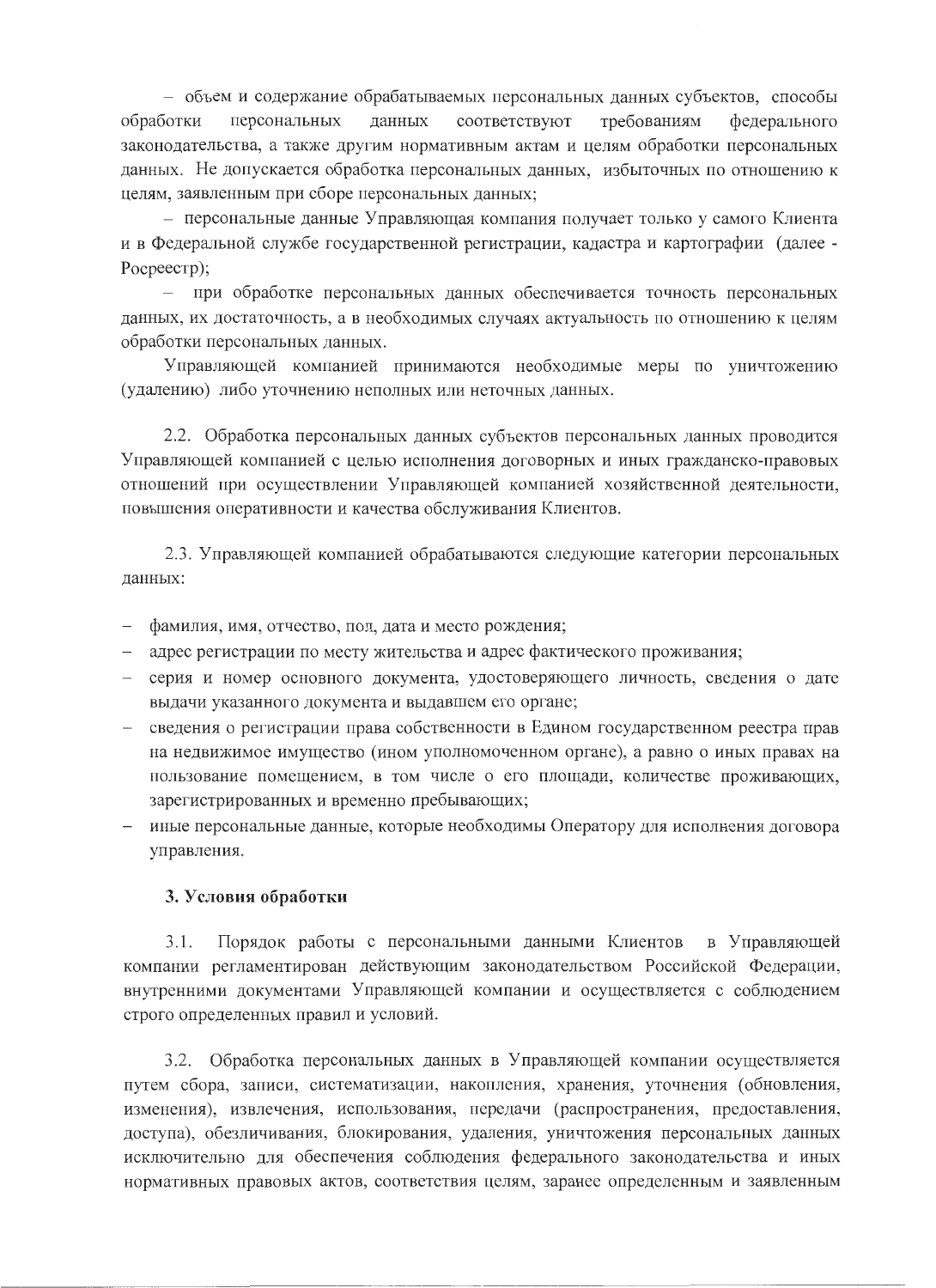при сборе персональных данных, учета результатов выполнения договорных и иных гражданско-правовых обязательств с субъектом персональных данных. При этом используется смешанный (автоматизированный и неавтоматизированный) способ обработки персональных данных.

3.3. Обработка персональных данных осуществляется с согласия Клиента на обработку его персональных данных, за исключением случаев, предусмотренных п. 3.4. настоящего Положения.

3.4. В случае получения Управляющей компанией персональных данных из общедоступных источников, в том числе из Росреестра, согласие Клиента не требуется.

 $3.5.$ Управляющая компания не осуществляет трансграничную передачу персональных данных Клиентов.

Сроки хранения документов, содержащих персональные данные субъектов, 3.6. определяются в соответствии со сроком действия договора с субъектом персональных данных, Федеральным законом РФ «Об архивном деле в Российской Федерации» № 125- $\Phi$ 3 or 22.10.2004 г., сроком исковой давности, а также иными требованиями законодательства РФ. По истечении сроков хранения таких документов они подлежат уничтожению.

3.7. С целью защиты персональных данных при их обработке в информационных системах персональных данных от неправомерного или случайного доступа к ним, уничтожения, изменения, блокирования, копирования, предоставления, распространения, а также от иных неправомерных действий с ними Управляющей компанией применяются организационные и технические меры.

3.8. Директор ООО «Управляющая компания «ЦЕНТР» утверждает перечень сотрудников Управляющей компании, имеющих доступ к персональным данным Клиентов.

3.9. Персональные данные на бумажных носителях хранятся в служебных помещениях Управляющей компании в условиях, исключающих ознакомление лиц, не имеющих допуска к работе с персональными данными Клиента.

3.10. Персональные данные Клиентов хранятся в электронном виде в локальной компьютерной сети Управляющей компании, в электронных папках и файлах в персональных компьютерах сотрудников, допущенных к обработке персональных данных Клиентов и защищенных индивидуальным паролем. Разглашение пароля доступа к персональному компьютеру сотрудника управляющей компании не допускается.

 $\overline{4}$ . Основные мероприятия  $\mathbf{n}\mathbf{o}$ обеспечению безопасности обработки персональных данных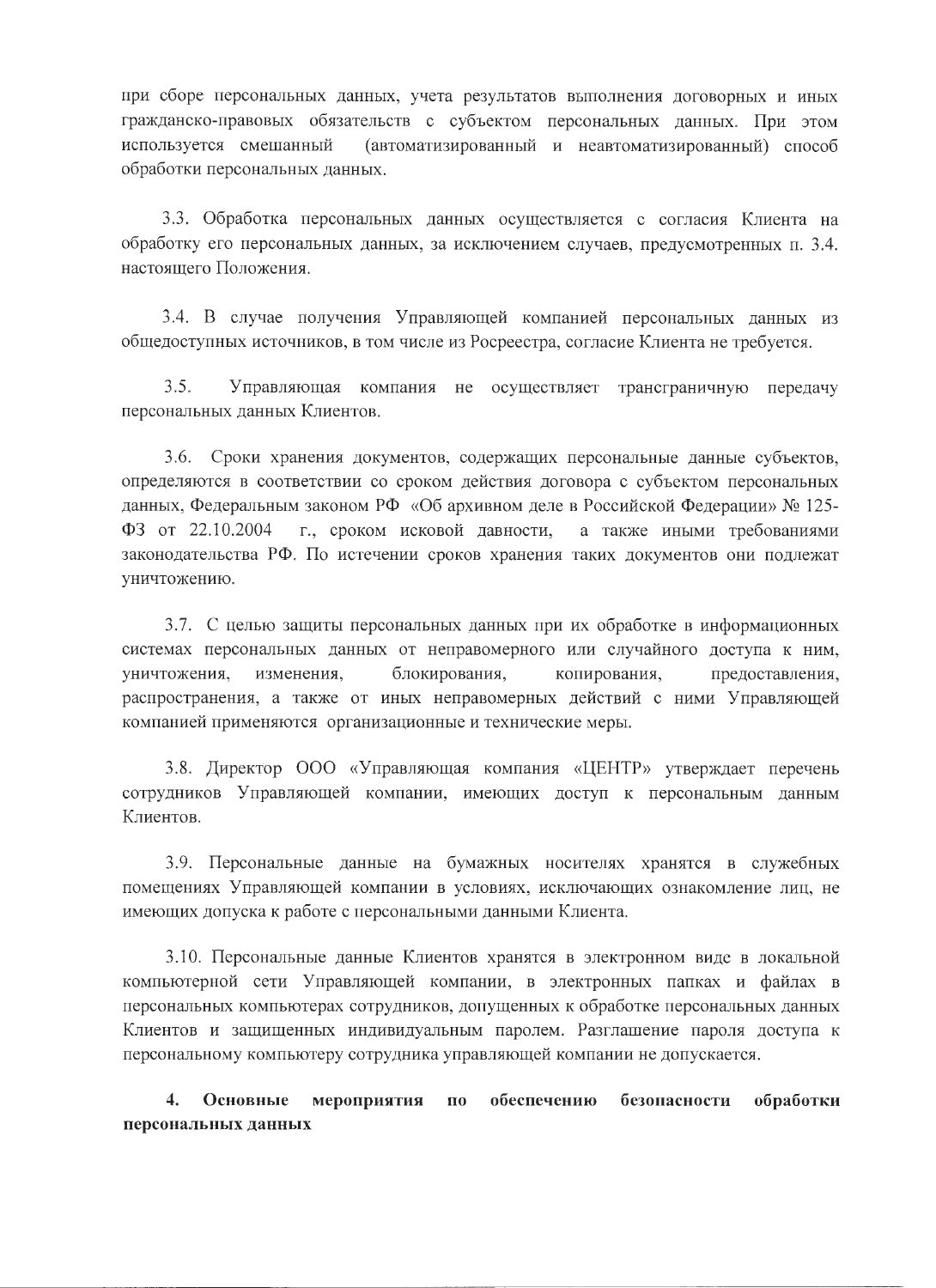4.1. Управляющая компания обязана при обработке персональных данных Клиентов принимать необходимые организационные и технические меры для защиты персональных данных от несанкционированного или случайного доступа к ним, уничтожения, изменения, блокирования, копирования, распространения персональных данных, а также от иных неправомерных действий.

4.2. Для эффективной защиты персональных данных Клиентов необходимо:

4.2.1. соблюдать порядок получения, учета и хранения персональных данных Клиентов:

4.2.2. применять технические средства охраны, сигнализации;

4.2.3. заключить со всеми сотрудниками, связанными с получением, обработкой и защитой персональных данных Клиента, Соглашение о неразглашении персональных данных Клиента;

4.2.4. привлекать к дисциплинарной ответственности сотрудников, виновных в нарушении норм, регулирующих получение, обработку и защиту персональных данных Клиента.

4.3. Допуск к персональным данным Клиентов сотрудников Управляющей компании, не имеющих надлежащим образом оформленного доступа, запрещается.

4.4. Документы, содержащие персональные данные Клиентов, хранятся в помещениях Управляющей компании, обеспечивающих защиту от несанкционированного доступа.

4.5. Защита доступа к электронным базам данных, содержащим персональные данные Клиентов, обеспечивается:

- использованием лицензионных программных продуктов, предотвращающих несанкционированный доступ третьих лиц к персональным данным Клиентов;

- системой паролей. Пароли устанавливаются системным администратором и сообщаются индивидуально сотрудникам, имеющим доступ к персональным данным Клиентов.

4.6. Копировать и делать выписки персональных данных Клиента разрешается исключительно в служебных целях с письменного разрешения руководителя.

### 5. Порядок предоставления информации, содержащей персональные данные

5.1. При обращении субъекта персональных данных (владельца этих данных или его законного представителя) или получении запроса Управляющая компания безвозмездно предоставляет в течение 30 дней с даты получения запроса или обращения персональные данные, относящиеся к субъекту персональных данных, в доступной форме,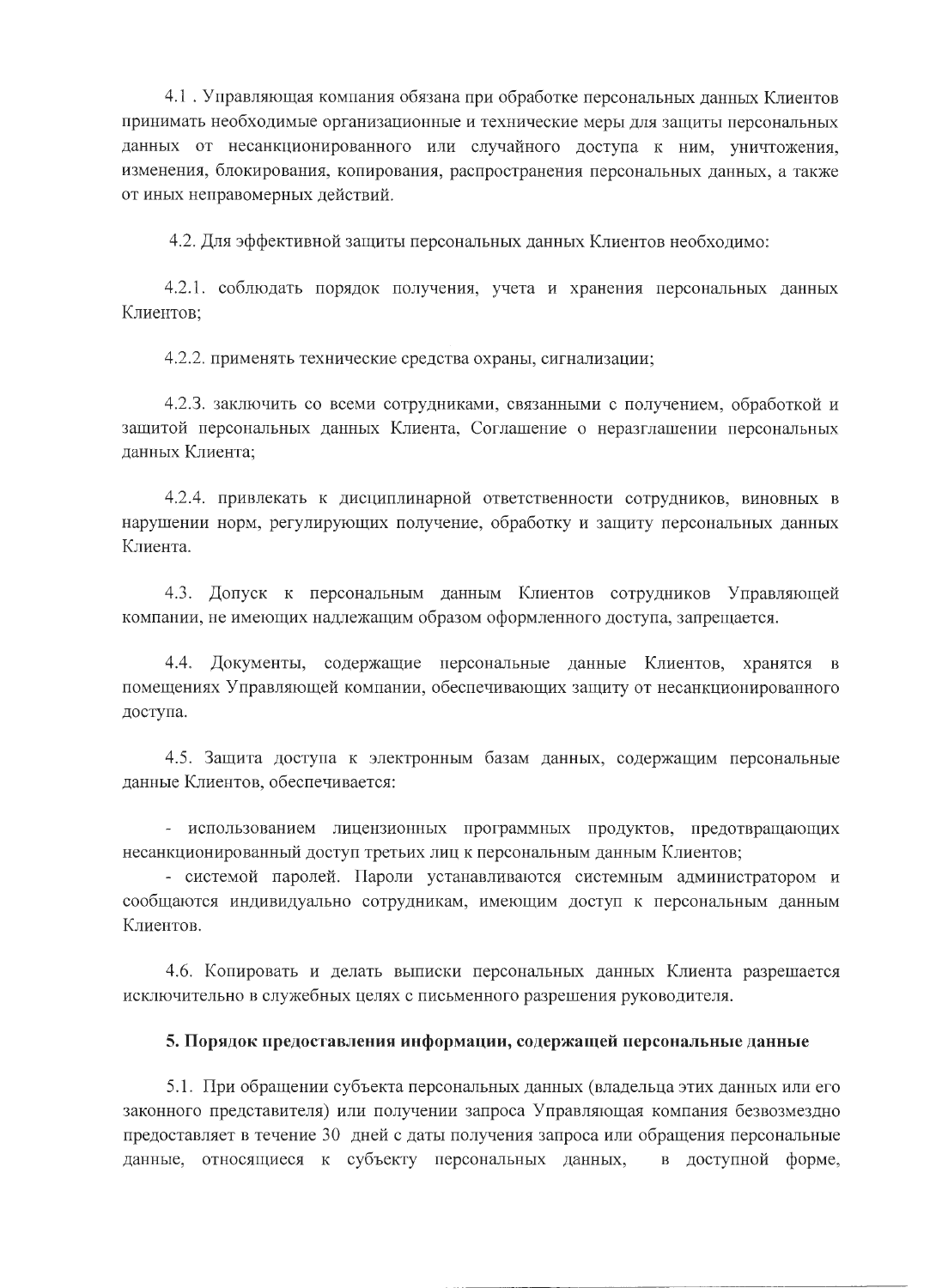исключающей предоставление персональных данных, относящихся к другим субъектам персональных данных.

 $5.2.$ Сторонние организации имеют право доступа к персональным данным субъектов персональных данных только, если они налелены необходимыми полномочиями в соответствии с законодательством Российской Федерации, либо на основании договоров с Управляющей компанией, заключенных в связи с требованиями законодательства Российской Федерации.

Основанием для сотрудника Управляющей компании в целях предоставления информации о персональных данных субъектов служит резолюция директора организации на соответствующем запросе либо факт подписания соглашения (договора)  $\alpha$ информационном обмене.

(договор) об информационном обмене включается условие о В соглашение неразглашении сведений, составляющих персональные данные субъектов, а также служебной информации, ставшей известной в ходе выполнения работ, если для их выполнения предусмотрено использование таких сведений.

При передаче персональных данных субъектов Управляющая компания и 5.3. уполномоченные им должностные лица соблюдают следующие требования:

- не сообщают персональные данные третьей стороне без письменного согласия субъекта, за исключением случаев, когда это необходимо в целях предупреждения угрозы жизни и здоровью субъекта, а также в случаях, установленных федеральным законодательством;

- не сообщают информацию третьим лицам о размере задолженности Клиента;

- предупреждают лиц, получающих персональные данные, о том, что эти данные могут быть использованы только в целях, для которых они сообщены, и требуют от этих лиц подтверждения соблюдения этого условия, за исключением случаев, установленных федеральным законодательством;

- не отвечают на вопросы, связанные с предоставлением персональной информации, любым третьим лицам без законных оснований (письменного запроса);

ведут учет передачи персональных данных субъектов по поступившим в Компанию запросам субъектов.

### 6. Обязанности управляющей компании

6.1. Управляющая компания обязана:

6.1.1. Осуществлять обработку персональных данных Клиентов исключительно в целях оказания законных услуг Клиентам.

6.1.2. Получать персональные данные Клиента непосредственно у него самого и из Росреестра. Если персональные данные Клиента возможно получить только у третьей стороны, то Клиент должен быть уведомлен об этом заранее и от него должно быть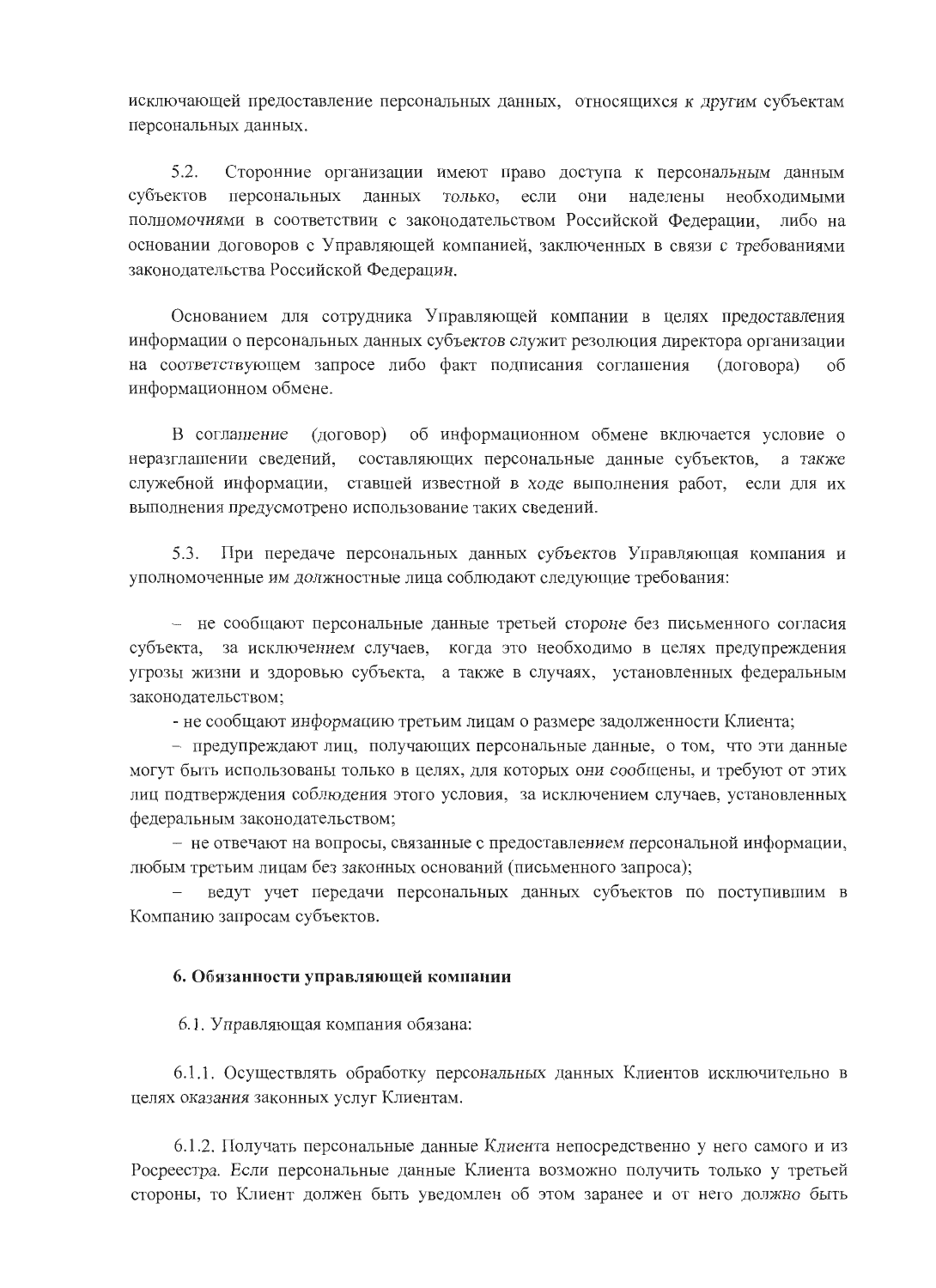получено письменное согласие. Сотрудники Управляющей компании должны сообщить Клиентам о целях предполагаемых источниках и способах получения персональных данных, а также о характере подлежащих получению персональных данных и последствиях отказа клиента дать письменное согласие на их получение.

6.1.3. Не получать и не обрабатывать персональные данные Клиента о его расовой, национальной принадлежности, политических взглядах, религиозных или философских интимной жизни, за убеждениях, состоянии здоровья, исключением случаев. предусмотренных законом.

6.1.4. Предоставлять доступ к своим персональным данным Клиенту или его законному представителю при обращении либо при получении запроса, содержащего номер основного документа, удостоверяющего личность Клиента или его законного представителя, сведения о дате выдачи указанного документа и выдавшем его органе и собственноручную подпись Клиента или его законного представителя. Запрос может быть направлен в электронной форме и подписан электронной цифровой подписью в соответствии с законодательством Российской Федерации. Сведения о наличии персональных данных должны быть предоставлены Клиенту в доступной форме и в них не должны содержаться персональные данные, относящиеся к другим субъектам персональных данных.

6.1.5. Ограничить право Клиента на доступ к своим персональным данным, если предоставление персональных данных нарушает конституционные права и свободы других лиц.

6.1.6. Обеспечить хранение и защиту персональных данных Клиента от неправомерного их использования или утраты.

6.1.7. В случае выявления недостоверных персональных данных или неправомерных действий с ними оператора при обращении или по запросу субъекта персональных данных или его законного представителя либо уполномоченного органа по защите прав субъектов персональных данных оператор обязан осуществить блокирование персональных данных, относящихся к соответствующему субъекту персональных данных, с момента такого обращения или получения такого запроса на период проверки.

6.1.8. В случае подтверждения факта недостоверности персональных данных оператор на основании документов, представленных субъектом персональных данных или его законным представителем либо уполномоченным органом по защите прав субъектов персональных данных, или иных необходимых документов обязан уточнить персональные данные и снять их блокирование.

6.1.9. В случае выявления неправомерных действий с персональными данными оператор в срок, не превышающий трех рабочих дней с даты такого выявления, обязан устранить допущенные нарушения. В случае невозможности устранения допущенных нарушений оператор в срок, не превышающий трех рабочих дней с даты выявления неправомерности действий с персональными данными, обязан уничтожить персональные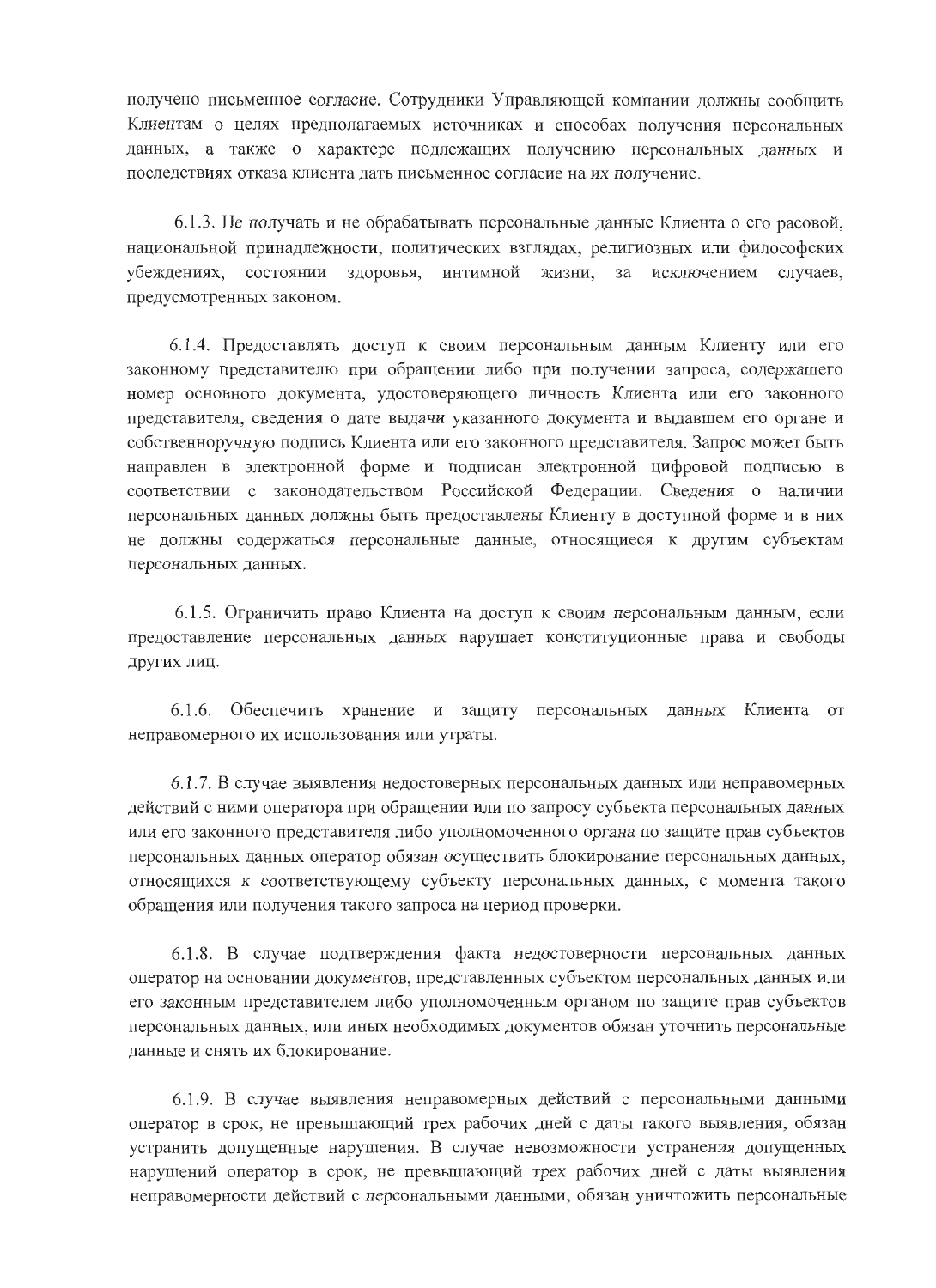данные. Об устранении допущенных нарушений или об уничтожении персональных данных оператор обязан уведомить субъекта персональных данных или его законного представителя, а в случае, если обращение или запрос были направлены уполномоченным органом по защите прав субъектов персональных данных, также указанный орган.

6.1.10. В случае достижения цели обработки персональных данных оператор обязан незамедлительно прекратить обработку персональных ланных  $\,$  H уничтожить соответствующие персональные данные в срок, не превышающий трех рабочих дней с даты достижения цели обработки персональных данных, если иное не предусмотрено федеральными законами, и уведомить об этом субъекта персональных данных или его законного представителя, а в случае, если обращение или запрос были направлены уполномоченным органом по защите прав субъектов персональных данных, также указанный орган.

### 7. Права Клиента

7.1. Клиент имеет право на:

доступ к информации о самом себе, в том числе содержащей информацию подтверждения факта обработки персональных данных, а также цель такой обработки; способы обработки персональных данных, применяемые управляющей компанией; сведения о лицах, которые имеют доступ к персональным данным или которым может быть предоставлен такой доступ; перечень обрабатываемых персональных данных и источник их получения, сроки обработки персональных данных, в том числе сроки их хранения: сведения о том, какие юридические последствия для Клиента может повлечь за собой обработка его персональных данных;

- определение форм и способов обработки его персональных данных;

- ограничение способов и форм обработки персональных данных;

- запрет на распространение персональных данных без его согласия;

- изменение, уточнение, уничтожение информации о самом себе;

обжалование неправомерных действий или бездействий по обработке персональных данных и соответствующую компенсацию в судебном порядке;

- иные права предусмотренные Законом.

#### 8. Конфиденциальность персональных данных Клиентов

8.1. Сведения о персональных данных Клиентов, являются конфиденциальными.

8.2. Управляющая компания обеспечивает конфиденциальность персональных данных и обязана не допускать их распространения третьим лицом без согласия Клиентов либо наличия иного законного основания.

8.3. Лица, имеющие доступ к персональным данным Клиентов, обязаны соблюдать режим конфиденциальности, они должны быть предупреждены о необходимости соблюдения режима секретности. В связи с режимом конфиденциальности информации персонального характера должны предусматриваться соответствующие меры безопасности для защиты данных от случайного или несанкционированного уничтожения,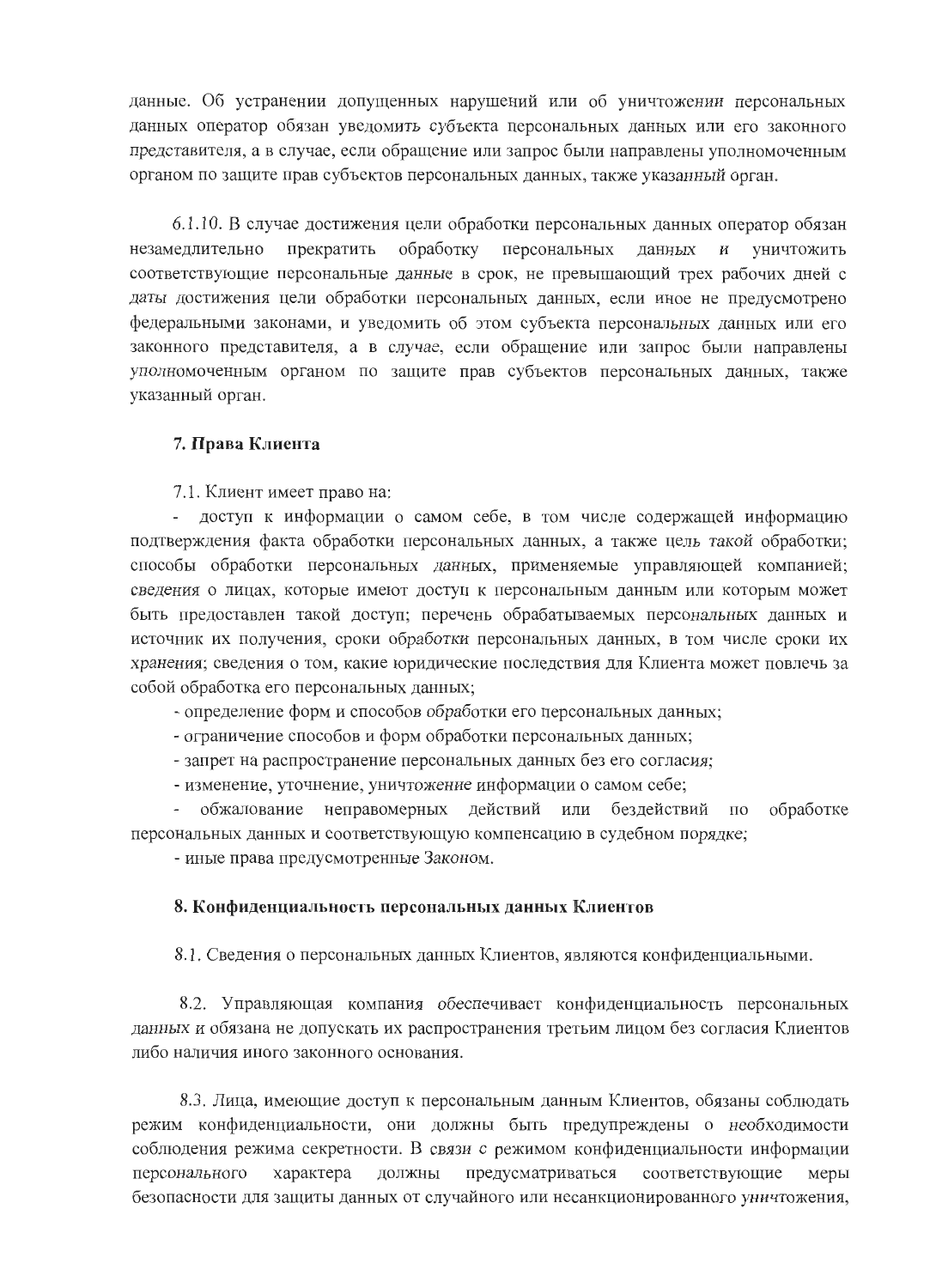от случайной утраты, от несанкционированного доступа к ним, изменения или распространения.

8.4. Все меры конфиденциальности при сборе, обработке и хранении персональных данных Клиентов распространяются на все носители информации, как на бумажные, так и на автоматизированные.

8.5. Режим конфиденциальности персональных данных снимается в случае обезличивания или включения их в общедоступные источники персональных данных, если иное не определено законом.

#### регулирующих получение, 9. Ответственность за нарушение требований, обработку и хранение персональных данных.

9.1. Должностные лица Управляющей компании, обрабатывающие персональные несут ответственность в соответствии с действующим законодательством данные, Российской Федерации за нарушение режима защиты, обработки и порядка использования этой информации.

9.2. Лица, виновные в нарушении норм, регулирующих получение, обработку и защиту персональных данных, несут дисциплинарную, гражданско-правовую, административную или уголовную ответственность в соответствии с действующим законодательством Российской Федерации.

### 10. Заключительные положения

10.1. Настоящее Положение вступает в силу с момента ее утверждения генеральным директором Управляющей компании.

 $10.2.$ Настоящее Положение подлежит корректировке в случае изменения законодательства Российской Федерации, регулирующих органов в области защиты персональных данных, внутренних документов Управляющей компании в области защиты При внесении изменений в заголовке Положения конфиденциальной информации. указывается номер версии и дата последнего обновления редакции. Новая редакция Положения вступает в силу с момента ее утверждения генеральным директором Управляющей компании и размещения на сайте Управляющей компании.

В случае изменения законодательства Российской Федерации в области  $10.3.$ защиты персональных данных, нормы Положения, противоречащие законодательству, не применяются до приведения их в соответствие.

10.4. Действующая редакция Положения хранится по адресу компании, указанному на официальном сайте: http://centr26.ru/about.